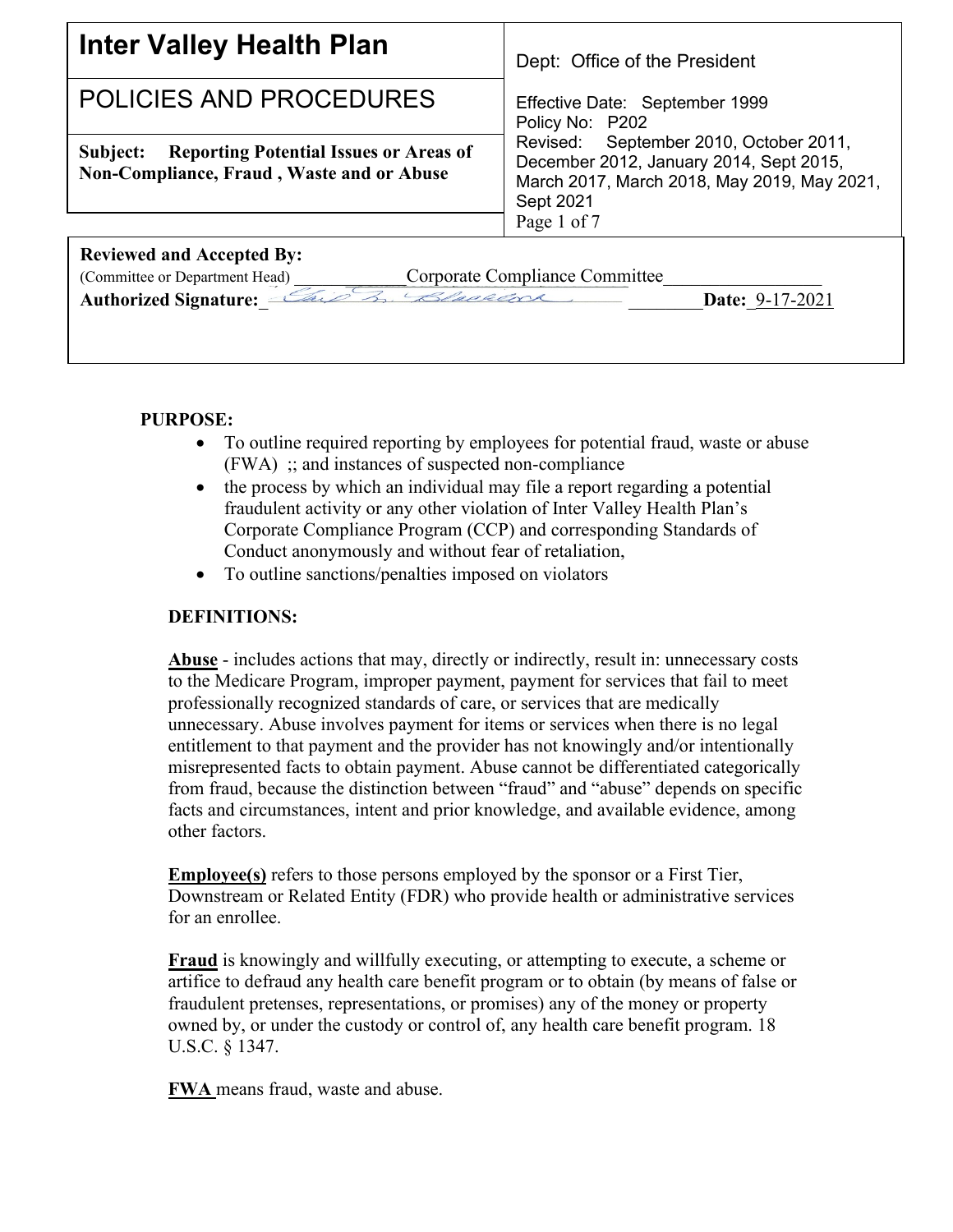| <b>Inter Valley Health Plan</b>                                                                                                                                         | Dept: Office of the President<br>Effective Date: September 1999<br>Policy No: P202                                                                           |  |
|-------------------------------------------------------------------------------------------------------------------------------------------------------------------------|--------------------------------------------------------------------------------------------------------------------------------------------------------------|--|
| <b>POLICIES AND PROCEDURES</b>                                                                                                                                          |                                                                                                                                                              |  |
| <b>Subject:</b> Reporting Potential Issues or Areas of<br>Non-Compliance, Fraud, Waste and or Abuse                                                                     | Revised: September 2010, October 2011,<br>December 2012, January 2014, Sept 2015,<br>March 2017, March 2018, May 2019, May 2021,<br>Sept 2021<br>Page 2 of 7 |  |
| <b>Reviewed and Accepted By:</b><br>Corporate Compliance Committee<br>(Committee or Department Head)<br>Authorized Signature: Chip In Checker<br><b>Date: 9-17-2021</b> |                                                                                                                                                              |  |

**Waste** is the overutilization of services, or other practices that, directly or indirectly, result in unnecessary costs to the Medicare program. Waste is generally not considered to be caused by criminally negligent actions but rather the misuse of resources.

**Governing Body** means that group of individuals at the highest level of governance of the sponsor, such as the Board of Directors or the Board of Trustees, who formulate policy and direct and control the sponsor in the best interest of the organization and its enrollees. As used in this chapter, governing body does not include C-level management such as the Chief Executive Officer, Chief Operations Officer, Chief Financial Officer, etc., unless persons in those management positions also serve as directors or trustees or otherwise at the highest level of governance of the sponsor.

## **POLICY:**

Employees, governing body, FDRs, contractors and providers are required to report if he/she believes he/she has been part of, or witnessed a fraudulent activity, potential non-compliance, or suspected violation of the Company's Corporate Compliance Program or Standards of Conduct or suspected or known violation involving a state or federal program. Any person or entity who becomes aware of conduct that constitutes fraud or that violates the CCP should file a report as quickly as possible or prudent, but no later than 45 days of witnessing or determining that a violation may have occurred. Fraud may be reported anonymously and without fear of retaliation.

Strict adherence to the Corporate Compliance Program is vital. Violators will be subject to discipline as outlined in this policy, the Standards of Conduct, and the Corporate Compliance Program.

## **I. Procedure:**

## **Reporting**

• Individuals are expected to report any suspected violations of the Corporate Compliance Program, Standards of Conduct, or other irregularities to their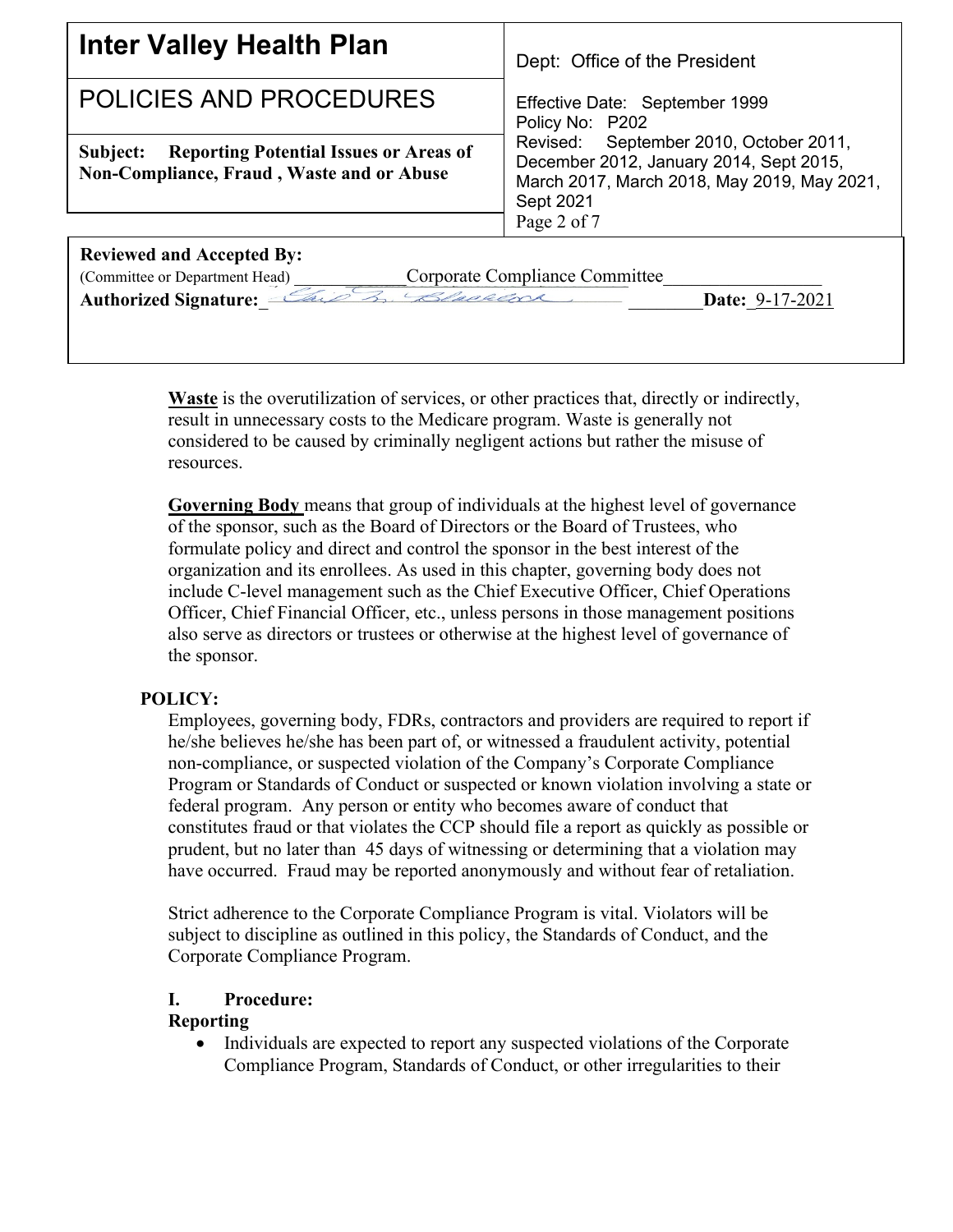| Inter Valley Health Plan                                                                                      | Dept: Office of the President                                                                                                                                |
|---------------------------------------------------------------------------------------------------------------|--------------------------------------------------------------------------------------------------------------------------------------------------------------|
| POLICIES AND PROCEDURES                                                                                       | Effective Date: September 1999<br>Policy No: P202                                                                                                            |
| <b>Reporting Potential Issues or Areas of</b><br>Subject:<br><b>Non-Compliance, Fraud, Waste and or Abuse</b> | Revised: September 2010, October 2011,<br>December 2012, January 2014, Sept 2015,<br>March 2017, March 2018, May 2019, May 2021,<br>Sept 2021<br>Page 3 of 7 |
| <b>Reviewed and Accepted By:</b>                                                                              |                                                                                                                                                              |
| Corporate Compliance Committee<br>(Committee or Department Head)                                              |                                                                                                                                                              |
| Authorized Signature: Chip In Chaplear                                                                        | <b>Date: 9-17-2021</b>                                                                                                                                       |

- supervisor, a Compliance Officer, and/or Vice President of Human Resources promptly, but no later than 45 days of the alleged incident.
- If the individual wishes to remain completely anonymous, he/she may submit a report through the Corporate Compliance Fraud Alert hotline, website, or mails as follows:
	- Placing a telephone call to 1-888-FRAUD ALERT (1-888-372-8325) and/or
	- Mailing a report to "Fraud Alert Compliance Dept" at P.O. Box 6002 , Pomona CA. 91769-6002 and/or
- Submitting a report via the Fraud Alert website at www.reportlineweb.com/ivhpInformation about contacting Fraud Alert are posted in all Inter Valley Health Plan lunchrooms and each employee receives a desk card with Fraud Alert reference and who to report and how to report. Additionally, all contracting entities have access to the Plan's Corporate Compliance program, detailing how to file a report when witnessing a potentially fraudulent activity.
- The Plan's Fraud Hotline and Fraud website is available 24 hours a day, 7 days a week, and 365 days a year. Reporting of fraud to the hotline and website are immediately forwarded to the Compliance Officer and VP of Human to begin investigation. Mailing of fraud information is sent directly to the Compliance Department for investigation. All fraud may be reported anonymously and without the fear of retaliation!
- All reports must contain sufficient information for the Inter Valley Health Plan Supervisor, Compliance Officer and/or Vice President of Human Resources, to investigate the concerns raised. Reporting information may include, but is not limited to: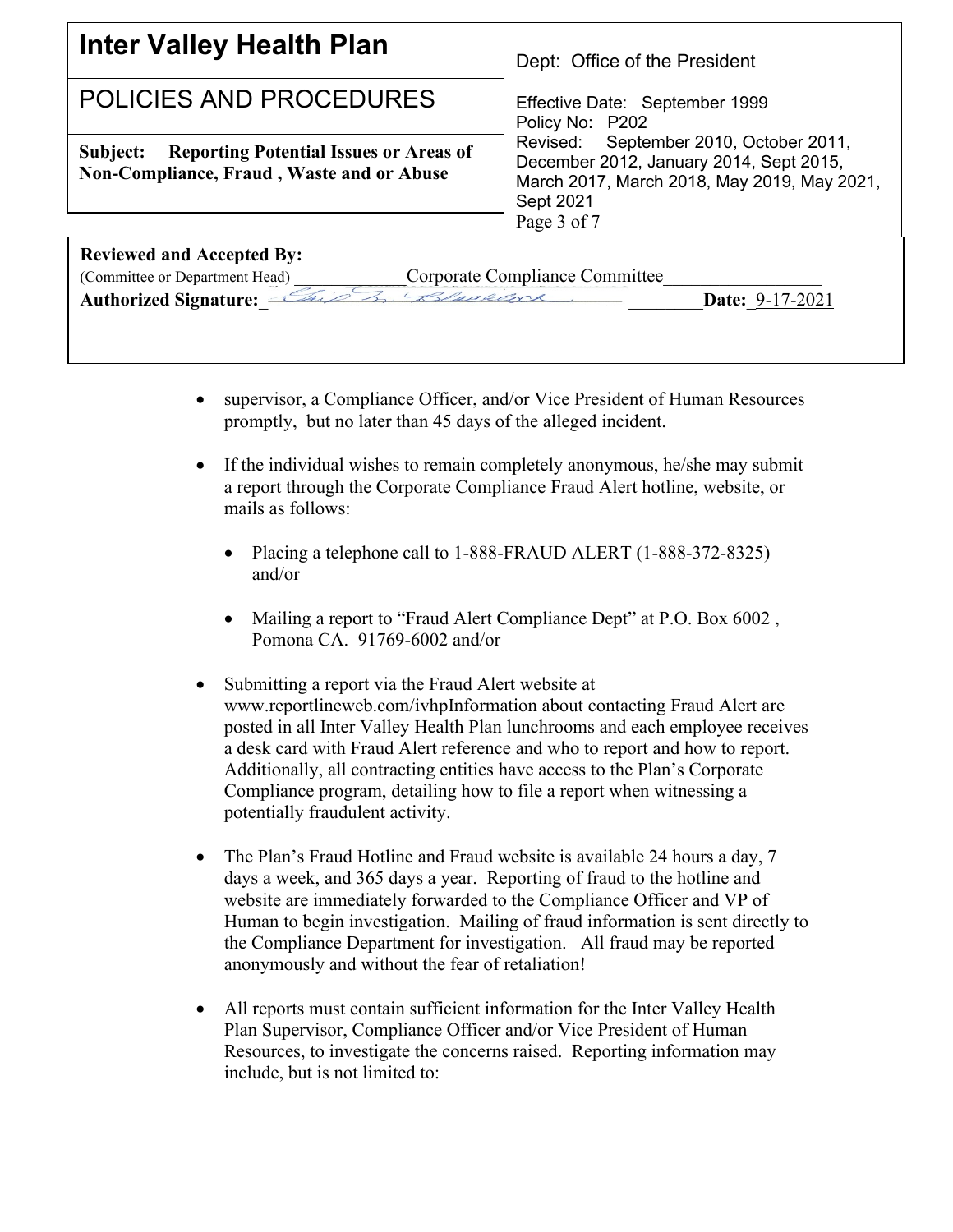

- o A description of the alleged activity of noncompliance and when it occurred;
- o The names of the entity/entities involved in the alleged activity
- o Relevant supporting documentation

# **Compliance Officer Investigation and Reporting:**

- When an individual reports fraud and does not want to remain anonymous, informational updates will be provided as part of the investigation process to be completed in 60 days.
	- o Reports to NBI MEDIC (federal law enforcement intermediary), when required are completed within 30 days.
- FWA incidences are reported to Senior Management, the Corporate Compliance Committee, the Board Compliance Committee, and Plan Board of Directors.
- All fraud investigation will be shared with CMS Regional Account Manager.
- Any pertinent FWA that poses risk to the Plan's reputation, delivery of quality healthcare, illegal or MEDIC referral is reported through the Plan's governance structure.
	- The Compliance Officer will work with the Vice President of Human Resources, and/or relevant department head in cases where an employee has had an allegation filed against him/her.
		- o The employee will be given the opportunity, as appropriate, to state his/her position before any disciplinary action is imposed.
	- A Compliance Officer shall begin an investigation within 3 days of notification, and involve legal, the fraud investigation team
	- The Compliance Officer's investigation shall include interviews and review of relevant documents including pertinent practices and policies as well as consideration of the circumstances under which the act of noncompliance occurred.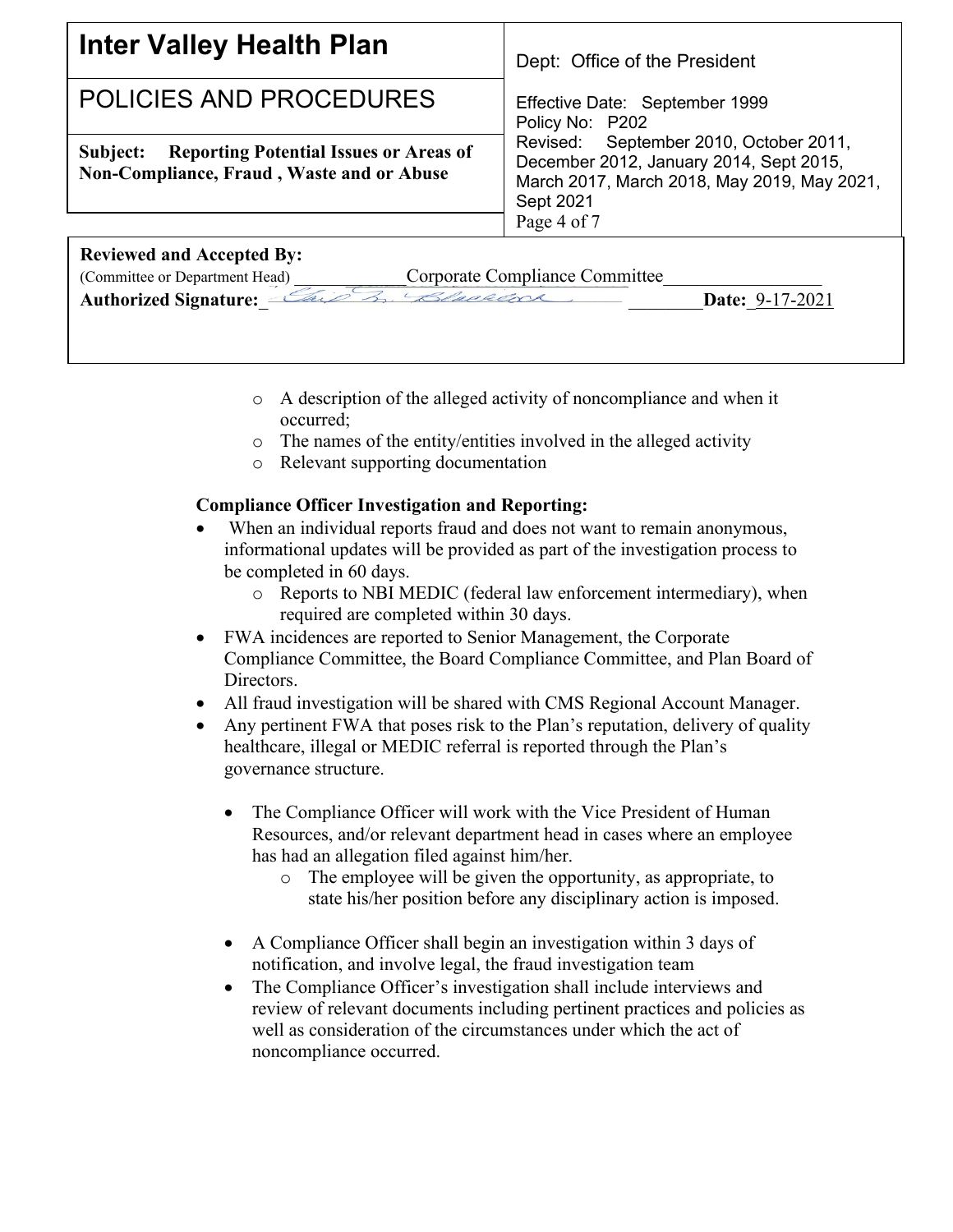| <b>Inter Valley Health Plan</b>                                                                                                                                        | Dept: Office of the President                                                                                                                                |  |
|------------------------------------------------------------------------------------------------------------------------------------------------------------------------|--------------------------------------------------------------------------------------------------------------------------------------------------------------|--|
| POLICIES AND PROCEDURES                                                                                                                                                | Effective Date: September 1999<br>Policy No: P202                                                                                                            |  |
| <b>Reporting Potential Issues or Areas of</b><br>Subject:<br>Non-Compliance, Fraud, Waste and or Abuse                                                                 | Revised: September 2010, October 2011,<br>December 2012, January 2014, Sept 2015,<br>March 2017, March 2018, May 2019, May 2021,<br>Sept 2021<br>Page 5 of 7 |  |
| <b>Reviewed and Accepted By:</b><br>Corporate Compliance Committee<br>(Committee or Department Head)<br>Authorized Signature:<br>I Blacklock<br><b>Date: 9-17-2021</b> |                                                                                                                                                              |  |

• Compliance Officer will issue reports, as necessary, to appropriate designated personnel and report all case information through the Plan's governance structure. While the Compliance Officer will strive to keep all concerns/complaints confidential to the extent possible

The Compliance Officer may seek advice and guidance from Legal Counsel or the Plan's contracted Special Investigation Unit (SIU), Vicenti Lloyd and Stutzman and/or Regulatory Consultant to Conduct and conclude any possible investigation.

Ultimately, the Compliance Officer must report all concerns/complaints and the resolution of these concerns/complaints in accordance with the policies set forth in the Corporate Policy & Procedure P201 "Duties of Compliance Officer & Compliance Committee".

The Compliance Officer will report alleged fraudulent activities related to Medicare Part D Program to the Medicare Drug Integrity Contractor (MEDIC) within 30 days after a determination that a violation occurred. Should the MEDIC and/or any CMS or law enforcement official require additional information to conduct an investigation, Inter Valley Health Plan will fully cooperate in any way.

Examples of Part D fraud may be found in Chapter 9 Prescription Drug Benefit Manual 21 Part D Program to Control Fraud Waste and Abuse" Fraud and abuse activities may be perpetrated by a Part D sponsor, or contracted pharmacy, and a Medicare beneficiary.

If the Compliance Officer determines that an employee, business associate or provider entity, agent, independent contractor, or enrollee has clearly violated the law, the Corporate Compliance Program, or the Standards of Conduct, that individual shall be subject to the appropriate disciplinary action that is timely and consistent.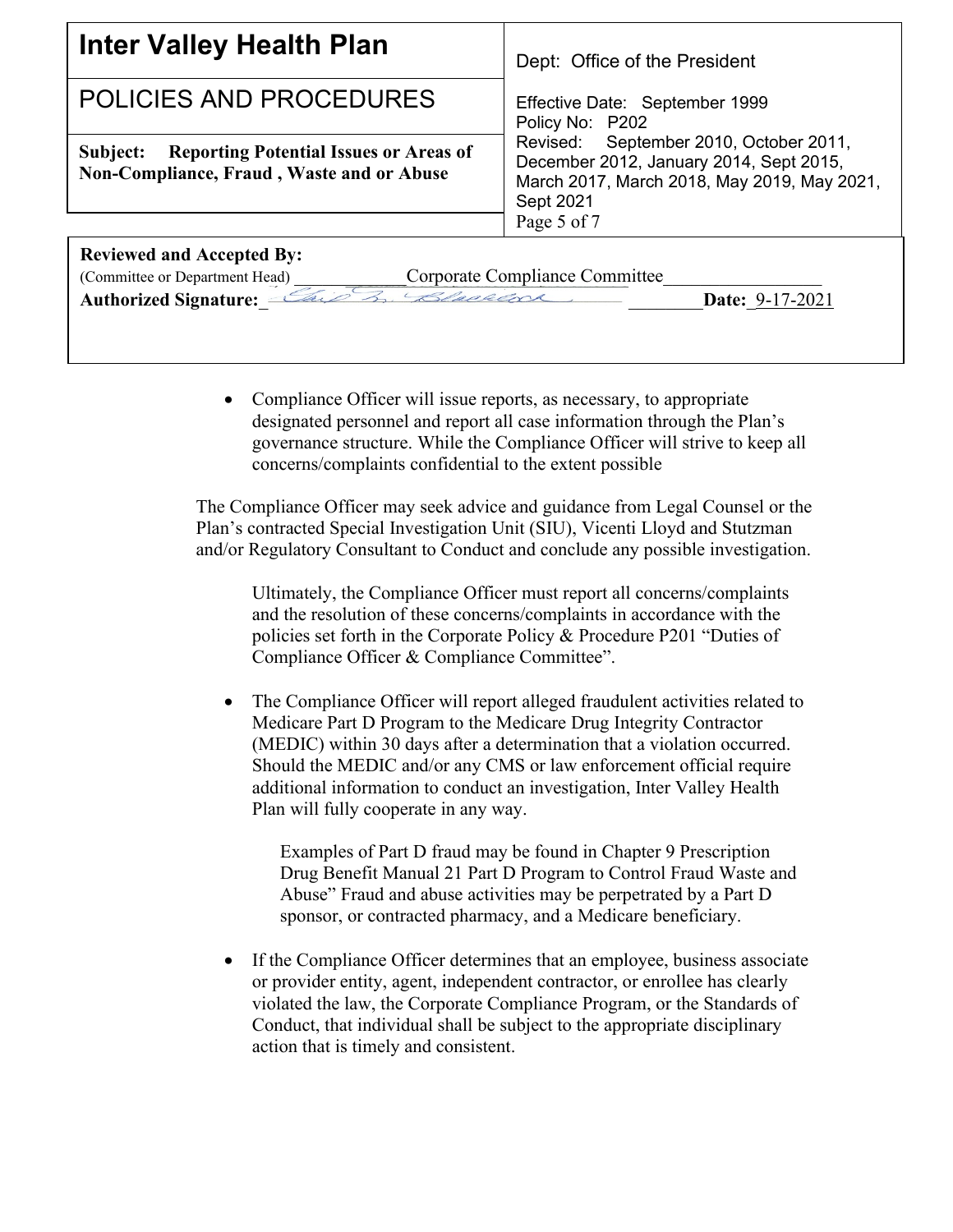

- o The disciplinary action includes counseling and retraining but may vary based on the offense to include, but is not limited to the following:
	- Verbal warning with training if required
	- Written warning with training if required
	- Impaired raises or promotions
	- Probation
	- **Suspension**
	- Demotion
	- Dismissal and/or
	- Termination and/or termination of contract or Board term with the organization.
- Reporting to Law Enforcement shall occur where criminal activity has been confirmed. Disciplinary action will depend on the seriousness of the offense, repeat offenses, maliciousness of the act, innocence of the violation, and cooperation with any investigation.
- A record of the event and the discipline imposed shall be maintained by the relevant department within Inter Valley Health Plan with a copy to be filed in a master file maintained by a Corporate Compliance Officer.
- The Compliance Officer and Corporate Compliance Committee will be responsible for determining the procedures or actions taken to prevent similar occurrences of misconduct in the future.
- The Compliance Officer, along with any other relevant parties, will tailor a corrective action plan to address the misconduct identified and will provide structure with timeframes so as not to allow continued misconduct.
	- o The corrective action plan will be initiated by the Compliance Officer and will continually be monitored for its effectiveness.